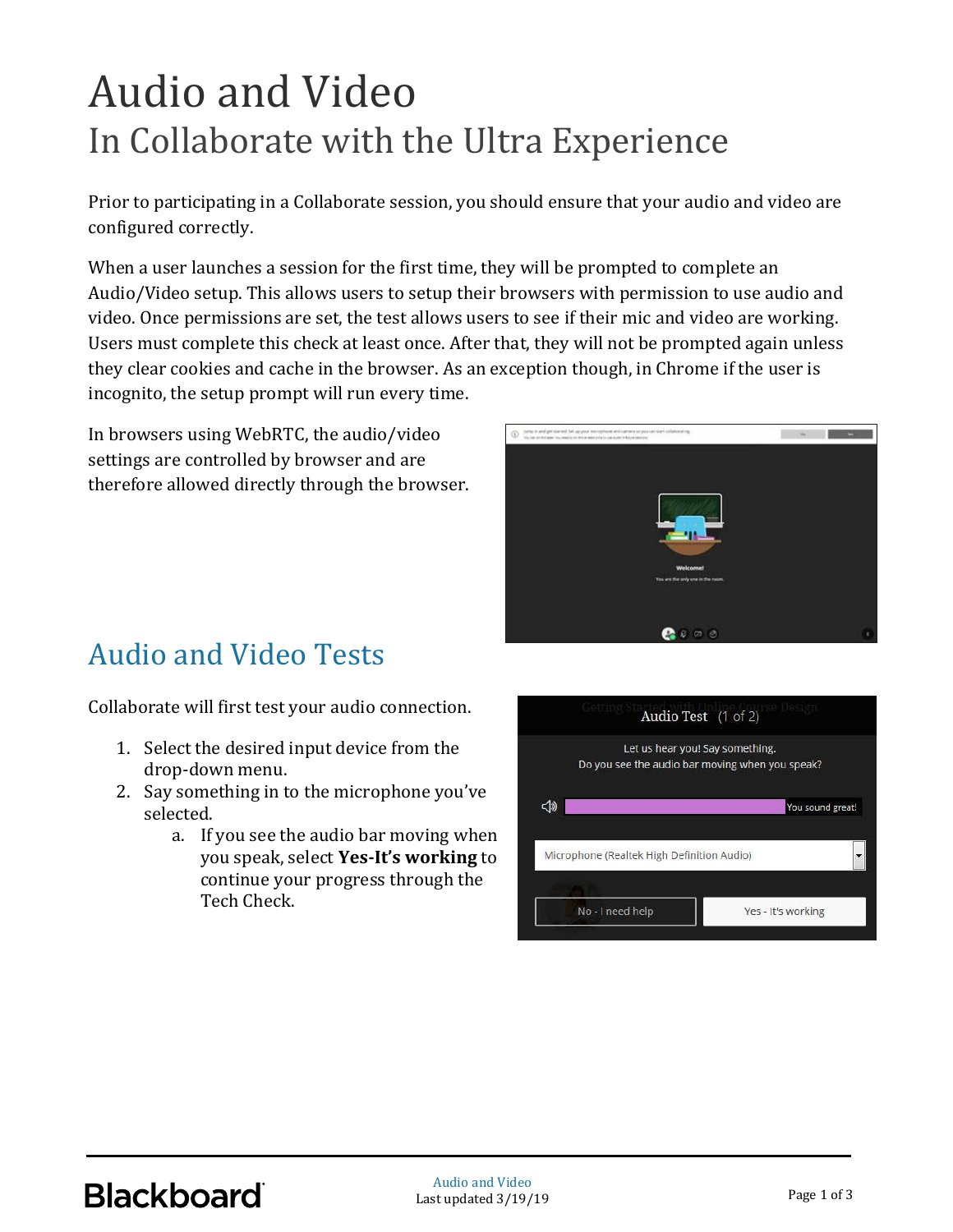b. Selecting **No-I need help** will take you to Blackboard Help for more information.

Likewise, for the video test:

- 1. Select the desired input device from the drop-down list. Don't worry; no one can see you.
	- a. If you see yourself selecting **Yes-it's working** will complete the tech check process.
	- b. Clicking **No-I need help** will automatically redirect you to Blackboard Help for more assistance.

| My Settings                                       |                                       |                            |  |  |  |  |
|---------------------------------------------------|---------------------------------------|----------------------------|--|--|--|--|
|                                                   |                                       | Tara Thompson<br>Moderator |  |  |  |  |
| <b>Audio and Video Settings</b>                   |                                       |                            |  |  |  |  |
|                                                   | [见] Set up your camera and microphone |                            |  |  |  |  |
|                                                   | روسی<br>Use your phone for audio      |                            |  |  |  |  |
|                                                   | Speaker Volume                        |                            |  |  |  |  |
|                                                   | 0%<br>100%                            |                            |  |  |  |  |
| Microphone Volume                                 |                                       |                            |  |  |  |  |
| 100%<br>0%                                        |                                       |                            |  |  |  |  |
| Display Closed Captions (when<br>a.<br>available) |                                       |                            |  |  |  |  |
|                                                   |                                       |                            |  |  |  |  |

Users that have already completed the initial permissions check can access the audio



and video check again from the *Collaborate Panel > My Settings > Audio and Video Settings> Set up your Camera and Microphone*. The interface of this panel is same in both Flash and WebRTC browsers.

Users receive guidance prompts on Interaction Bar icons letting them know when they have everything set up right and are ready to start speaking. User must click out of the prompts in order to close the dialogue box.

## Audio and Video Indicators

In addition to changes in the Audio and Video Indicators in the Interaction bar, audio and video indicators appear in other places within the Collaborate Ultra interface as reminders to the user and allowing moderators and other attendees to know who is transmitting.

On both the video display and the Attendees Panel, microphones appear next to participants who have their audio turned on. A filled microphone is used to represent the current speaker. As with the follow-the speaker view, the filled microphone moves to the current speaker as the discussion unfolds.